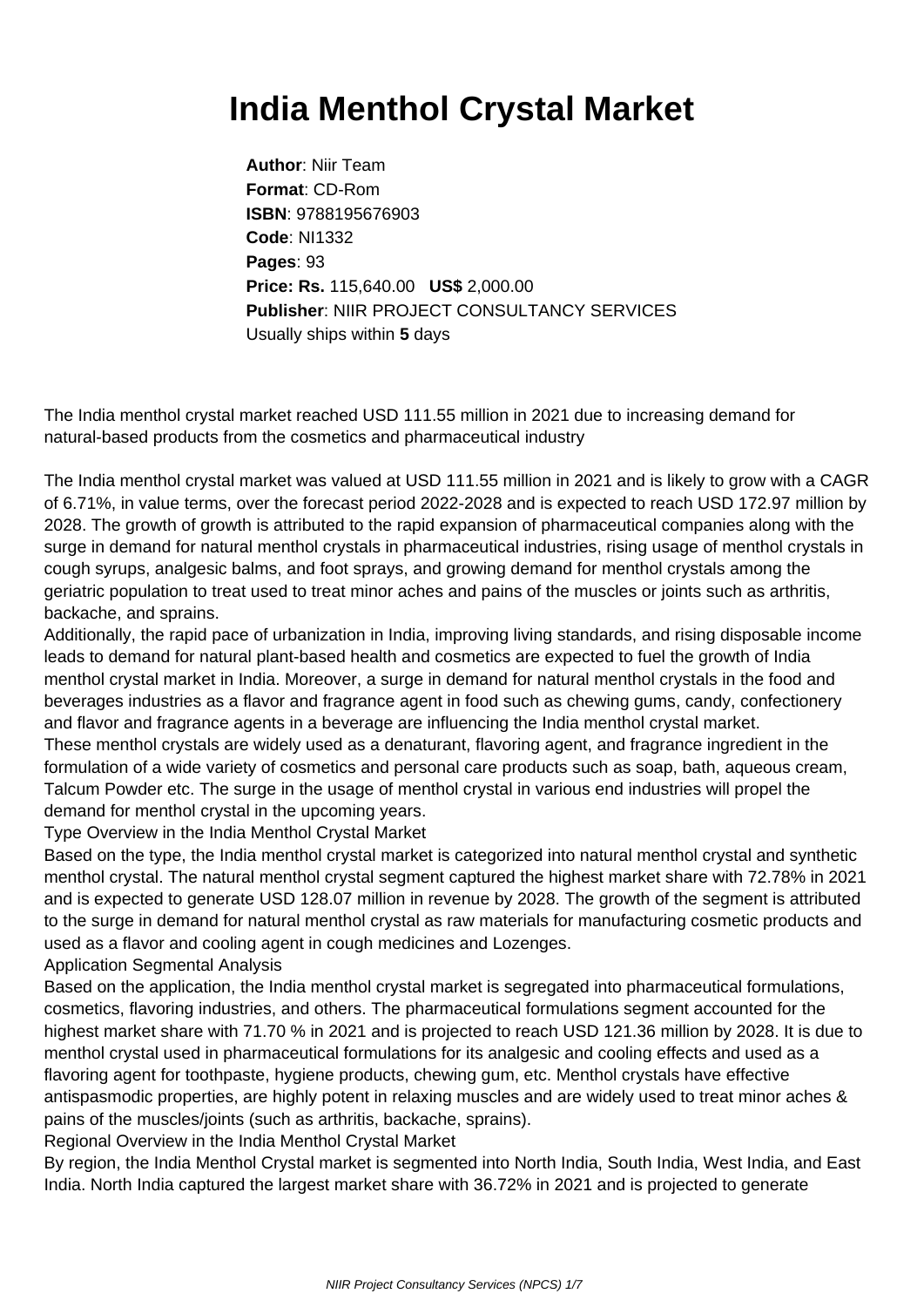revenue of USD 61.96 million by 2025 due to North India's states being the major producer of menthol crystal in India. Menthol crystals in India are mostly grown in states like Uttar Pradesh, Haryana, Bihar, and other parts of India. Uttar Pradesh is the largest producer of Mentha oil, accounting for 90% of the country's total Mentha production, followed by Punjab, Haryana, Bihar, and Madhya Pradesh.

India Menthol Crystal Market: Competitive Landscape

Companies include Takasago International Corporation, Expo Essential Oils, N.S. Mint Products Pvt. Ltd., K.M. Chemicals, A.G. Industries, Bhagat Aromatics Ltd, Silverline Chemicals, Hindustan Mint & Agro Products Pvt., Neeru Menthol Private Limited, Vinayak Ingredients (INDIA) Pvt. Ltd.are the key players in the India menthol crystal market.

## About Us:

NPCS is a research, advisory, and analytics company. We have a specialized team of consultants catering to a wide range of verticals, which include Consumer Goods & Retail, Healthcare, ICT, Chemical, BFSI, and many others. In a very short span of time, we have expanded beyond the basic services to advanced research services such as Financial Modelling, Supply & Demand Analysis, Pricing Analysis, Competitive Analysis, and various other services which not only facilitates the senior executives across industries but giants who have established names in different industry verticals. Through our indispensable business insights, we are able to help our clients to achieve the mission-critical tasks which facilitate them to build the organizations of tomorrow.

## **Contents**

Chapter 1. Research Strategic Development

- 1.1 Product Overview
- Chapter 2. Research Methodology
- 2.1 Secondary Research
- 2.2 Primary Research
- 2.3 Data Triangulation
- 2.4 Historical & Forecast Data17
- 2.5 Identification of Segment
- 2.6 Market Size Calculation
- 2.7 Research Objective
- Chapter 3. Executive Summary
- 3.1 Key Findings
- Chapter 4. Global Menthol Crystal Market Insights
- 4.1 Economic Factor Analysis
- 4.1.1 Global Menthol Crystal Market: Growth Drivers
- 4.1.2 Rising Geriatric Population
- 4.1.3 Global Menthol Crystal Market: Opportunities
- 4.1.4 Increasing consumer awareness
- 4.1.5 Global Menthol Crystal Market: Challenges
- 4.1.6 Side-effects associated with menthol crystal
- 4.1.7 Global Menthol Crystal Market: Trends
- 4.1.8 Rising Demand for Clean Label Ingredients
- 4.2 Pricing Analysis of Synthetic Menthol Crystal in India
- 4.3 Raw Material Availability for Menthol Crystal
- 4.3.1 Pricing Analysis of Raw Materials
- 4.4 Production Analysis of Natural Menthol Crystal in India
- 4.4.1 Production Process Analysis
- 4.4.2 Manufacturing Cost Structure of Natural Menthol Crystal
- 4.4.3 Fixed Capital (Optimistic Scenario)
- 4.4.4 Working Capital (Optimistic Scenario)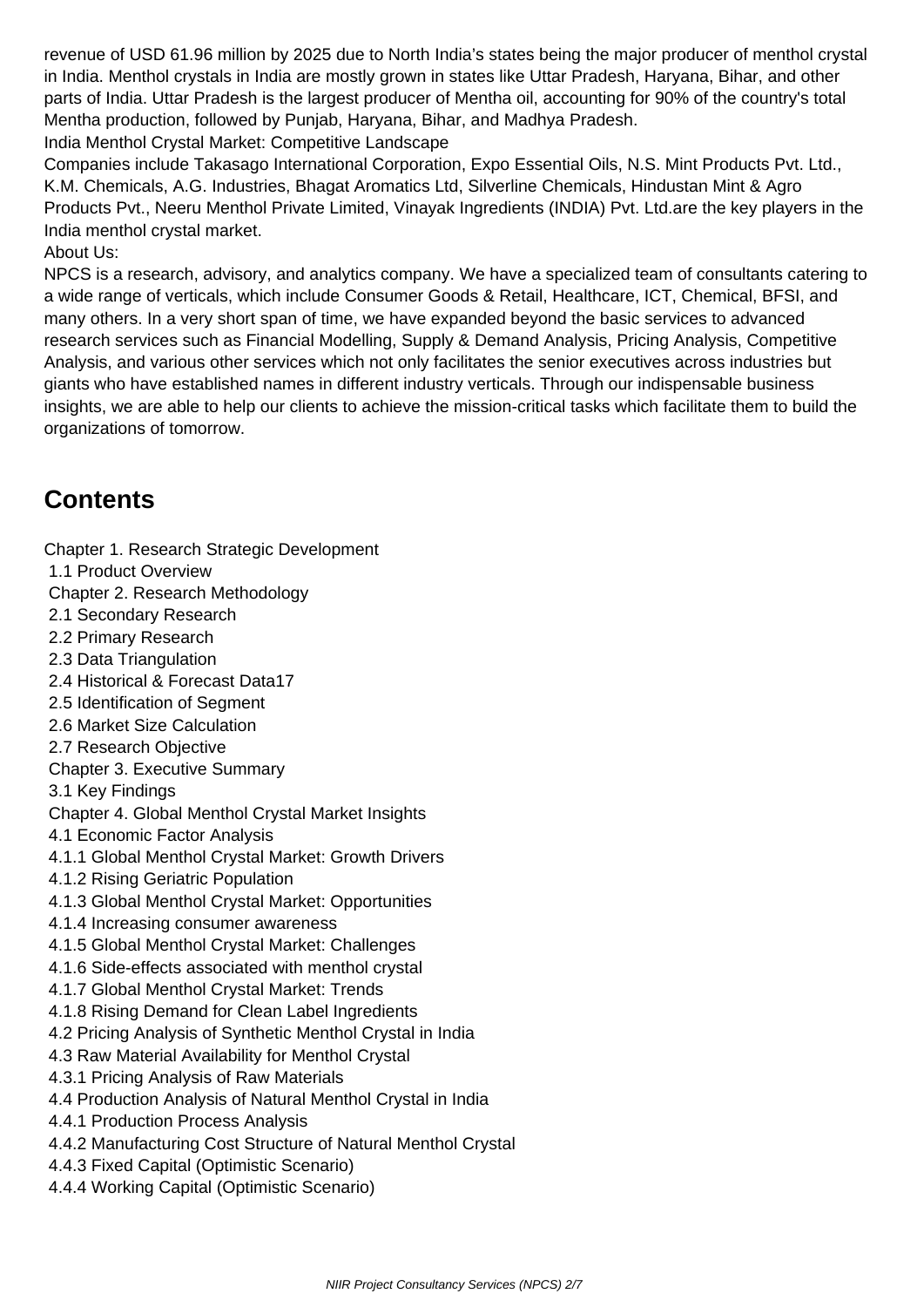4.5 Upstream Raw Material Suppliers of Natural Menthol Crystal 4.6 Major Downstream Buyers of Natural Menthol Crystal 4.7 Technological Advancement 4.8 Competitor and Product Analysis 4.9 Regulatory Framework FSSAI Regulations for Mint & Mint Products,2011 4.10 Company Market Share Analysis, 2020 4.11 Porter's Five forces analysis 4.12 PESTEL Analysis 4.13 New Investment Analysis 4.14 Economic Impact Study on Menthol Crystal Market 4.15 Impact of COVID-19 on Global Menthol Crystal Market Chapter 5. Global Menthol Crystal Market: Overview 5.1 Global Menthol Crystal Market Size, By Value (USD Million), By Consumption (Million Kilogram), By Production (Million Kilogram) & Forecast (2017-2028) 5.2 Global Menthol Crystal Market Size & Share Forecast (2017-2028) 5.2.1 Global Menthol Crystal Market Size (USD Million) & Share (%), By Type (2017-2028) 5.2.2 Global Menthol Crystal Market Size (USD Million) & Share (%), By Application (2017-2028) 39\_Toc100618177 5.2.3 Global Menthol Crystal Market Size (USD Million) & Share (%), By Region (2017-2028) Chapter 6. India Menthol Crystal Market: Overview 6.1 India Menthol Crystal Market Size, By Value (USD Million), By Consumption (Million Kilogram), By Production (Million Kilogram) & Forecast (2017-2028) 6.2 India Menthol Crystal Market Size & Share Forecast (2017-2028) 6.2.1 India Menthol Crystal Market Size (USD Million) & Share (%), By Type (2017-2028) 6.2.2 India Menthol Crystal Market Size (USD Million) & Share (%), By Application (2017-2028) 6.2.3 India Menthol Crystal Market Size (USD Million) & Share (%), By Region, (2017-2028) Chapter 7. North India Menthol Crystal Market: Overview 7.1 North India Menthol Crystal Market Size, By Value (USD Million), By Consumption (Million Kilogram), By Production (Million Kilogram)& Forecast (2017-2028) 7.2 North India Menthol Crystal Market Size & Share Forecast (2017-2028) 7.2.1 North India Menthol Crystal Market Size (USD Million) & Share (%), By Type, (2017-2028) 7.2.2 North India Menthol Crystal Market Size (USD Million) & Share (%), By Application, (2017-2028) 7.2.3 North India Menthol Crystal Market Size (USD Million) & Share (%), By Top States, (2017-2028) Chapter 8. West India Menthol Crystal Market: Overview 8.1 West India Menthol Crystal Market Size, By Value (USD Million),) By Consumption (Million Kilogram), By Production (Million Kilogram)& Forecast (2017-2028) 8.2 West India Menthol Crystal Market Size & Share Forecast (2017-2028) 8.2.1 West India Menthol Crystal Market Size (USD Million) & Share (%), By Type, (2017-2028) 8.2.2 West India Menthol Crystal Market Size (USD Million) & Share (%), By Application, (2017-2028) 57\_Toc100618199 8.2.3 West India Menthol Crystal Market Size (USD Million) & Share (%), By Top States,(2017-2028) Chapter 9. South India Menthol Crystal Market: Overview 9.1 South India Menthol Crystal Market Size, By Value (USD Million),) By Consumption (Million Kilogram), By Production (Million Kilogram)& Forecast (2017-2028) 9.2 South India Menthol Crystal Market Size & Share Forecast (2017-2028) 9.2.1 South India Menthol Crystal Market Size (USD Million) & Share (%), By Type, (2017-2028) 9.2.2 South India Menthol Crystal Market Size (USD Million) & Share (%), By Application, (2017-2028) Table 15: South India Menthol Crystal Market Size (USD Million), By Application, 2017-2028 9.2.3 South India Menthol Crystal Market Size (USD Million) & Share (%), By Top States, (2017-2028) Table 16: South India Menthol Crystal Market Size (USD Million), By Top States, 2017-2028 Chapter 10. East India Menthol Crystal Market: Overview

10.1 East India Menthol Crystal Market Size, By Value (USD Million), By Consumption (Million Kilogram), By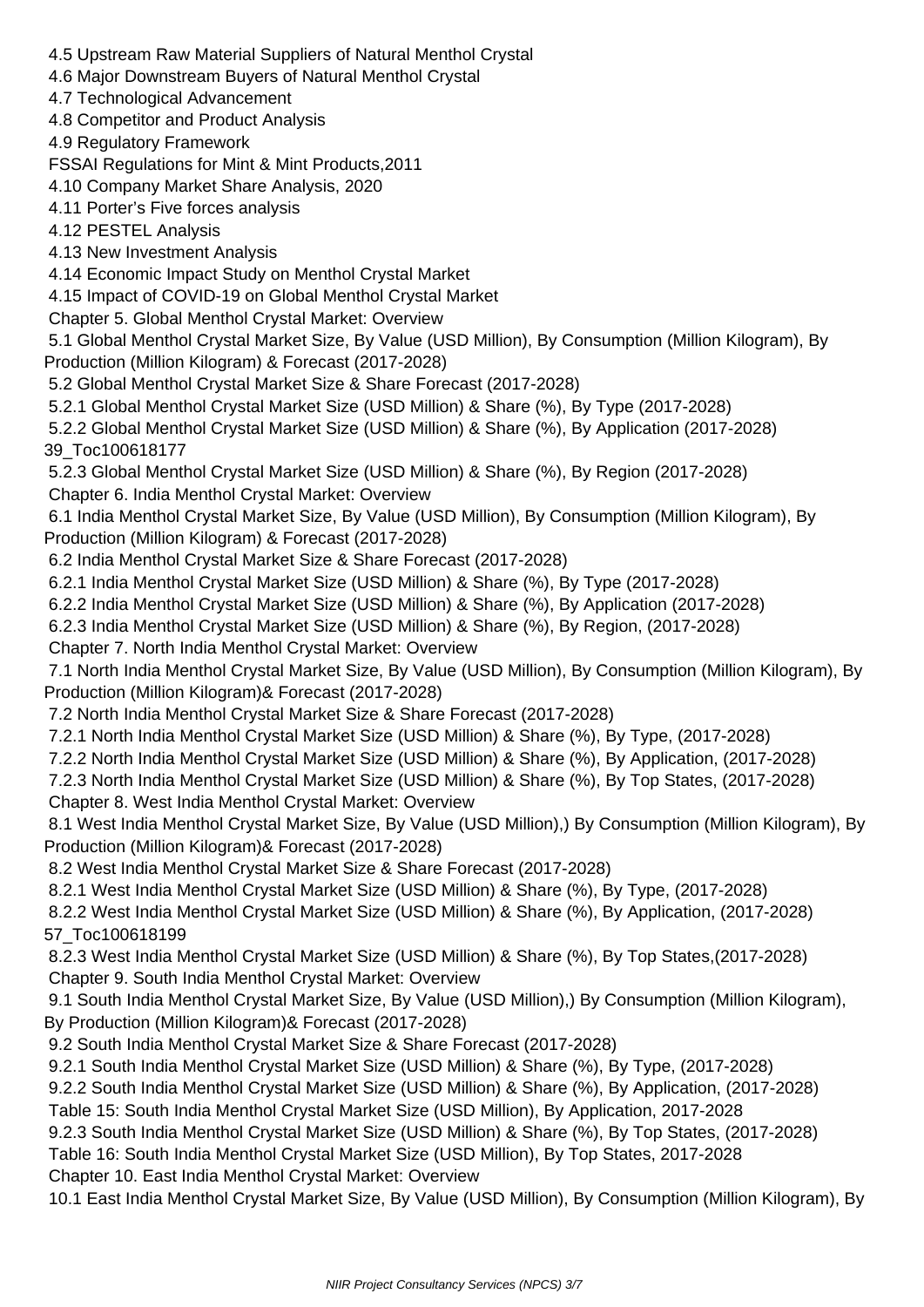Production (Million Kilogram)& Forecast (2017-2028) 10.2 East India Menthol Crystal Market Size & Share Forecast (2017-2028) 10.2.1 East India Menthol Crystal Market Size (USD Million) & Share (%), By Type, (2017-2028) 10.2.2 East India Menthol Crystal Market Size (USD Million) & Share (%), By Application, (2017-2028) 10.2.3 East India Menthol Crystal Market Size (USD Million) & Share (%), By Top States, (2017-2028) Chapter 11. Company Profiles 11.1 Takasago International Corporation 11.1.1 Business Overview 11.1.2 Financial Overview (USD Million) 11.1.3 Net Sales by Business Segment, 2021 11.1.4 Net Sales by Region, 2021 11.1.5 Key Products 11.1.6 Key Personnel 11.1.7 Key Contact Person 11.1.8 SWOT Analysis 11.2 Expo Essential Oils 11.2.1 Business Overview 11.2.2 Key Products 11.2.3 Key Personnel 11.2.4 Key Contact Person 11.2.5 SWOT Analysis 11.3 N.S. Mint Products Pvt. Ltd. 11.3.1 Business Overview 11.3.2 Financial Overview (USD Million) 11.3.3 Key Products 11.3.4 Key Personnel 11.3.5 Key Contact Person 11.3.6 SWOT Analysis 11.4 K.M. Chemicals 11.4.1 Business Overview 11.4.2 Key Products 11.4.3 SWOT Analysis 11.5 A.G. Industries 11.5.1 Business Overview 11.5.2 Key Products 11.5.3 Key Personnel 11.5.4 SWOT Analysis 11.6 Bhagat Aromatics Ltd 11.6.1 Business Overview 11.6.2 Financial Overview (USD Million) 11.6.3 Key Products 11.6.4 Key Personnel 11.6.5 Key Contact Person 11.6.6 SWOT Analysis 11.7 Silverline Chemicals 11.7.1 Business Overview 11.7.2 Key Products 11.7.3 Key Personnel 11.7.4 SWOT Analysis 11.8 Hindustan Mint & Agro Products Pvt. Ltd Table 27 – Hindustan Mint & Agro Products Pvt. Ltd - Overview 11.8.1 Company Description 11.8.2 Financial Overview (USD Million)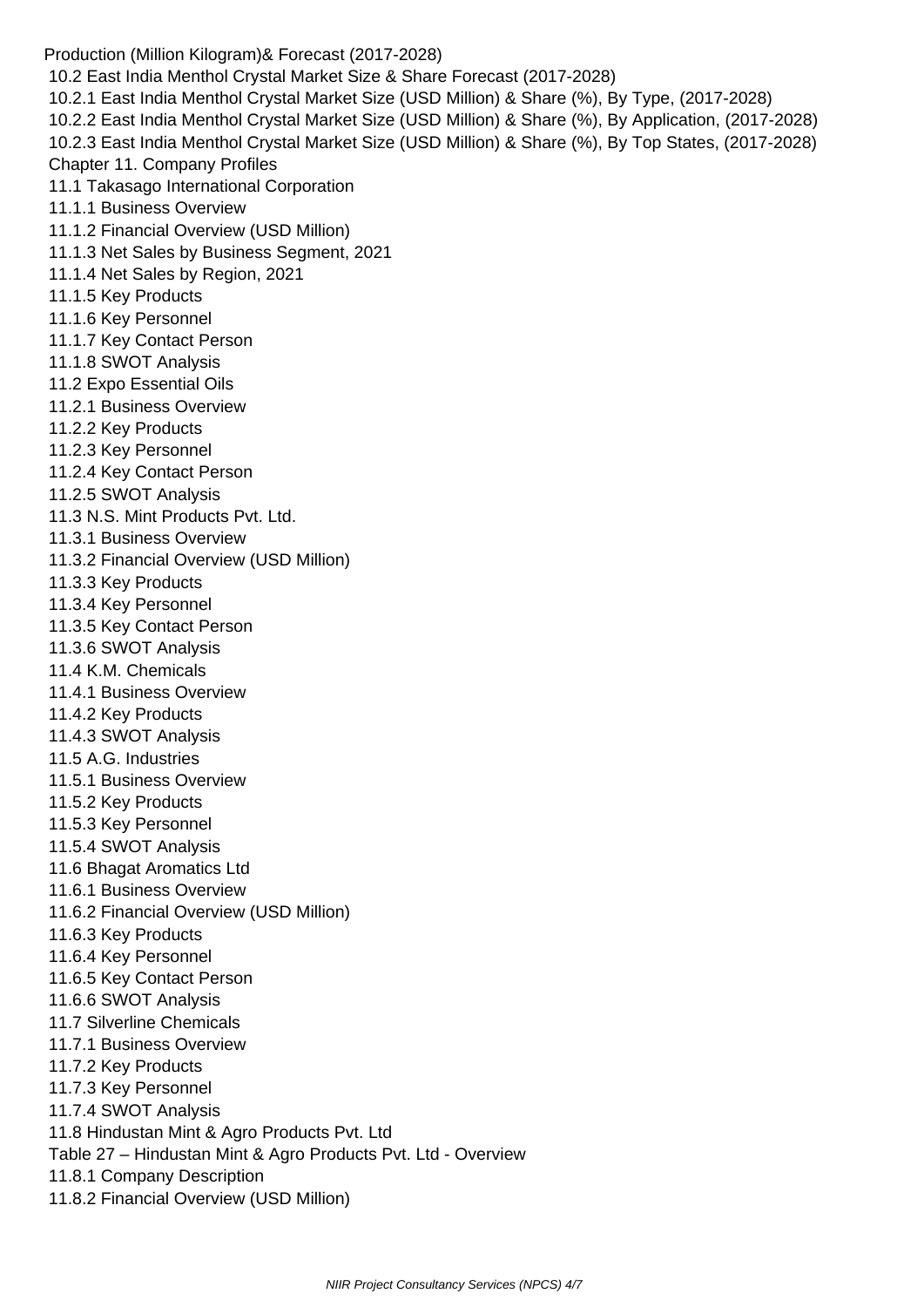11.8.3 Key Products 11.8.4 Key Management Personnel 11.8.5 SWOT Analysis 11.9 Neeru Menthol Private Limited 11.9.1 Business Overview 11.9.2 Key Products 11.9.3 Key Personnel 11.9.4 SWOT Analysis 11.10 Vinayak Ingredients (INDIA) Pvt. Ltd. 11.10.1 Business Overview 11.10.2 Financial Overview (USD Million) 11.10.3 Key Products 11.10.4 Key Personnel 11.10.5 SWOT Analysis Chapter 12. Conclusion of Findings

List of Figure

 Figure 1: Global Menthol Crystal Market, By Value (USD Million) (2017-2028) Figure 2: Global Menthol Crystal Market, By Consumption (Million Kilogram) (2017-2028) Figure 3: Global Menthol Crystal Market, By Production (Million Kilogram) (2017-2028) Figure 4: Global Menthol Crystal Market Share, By Value, By Type, 2017-2028 Figure 5: Global Menthol Crystal Market Share, By Application, By Value, 2017-2028 Figure 6: Global Menthol Crystal Market Share, By Value, By Region, 2017-2028 Figure 7: IndiaMenthol Crystal Market, By Value (USD Million) (2017-2028) Figure 8: India Menthol Crystal Market, By Consumption (Million Kilogram) (2017-2028) Figure 9: India Menthol Crystal Market, By Production (Million Kilogram) (2017-2028) Figure 10: India Menthol Crystal Market Share, By Value, By Type, 2017-2028 Figure 11: India Menthol Crystal Market Share, By Application, By Value, 2017-2028 Figure 12: India Menthol Crystal Market Share, By Value, By Region, 2017-2028 Figure 13: North IndiaMenthol Crystal Market, By Value (USD Million) (2017-2028) Figure 14: North India Menthol Crystal Market, By Consumption (Million Kilogram) (2017-2028) Figure 15: North India Menthol Crystal Market, By Production (Million Kilogram) (2017-2028) Figure 16: North India Menthol Crystal Market Share, By Value, By Type, 2017-2028 Figure 17: North India Menthol Crystal Market Share, By Application, By Value, 2017-2028 Figure 18:North India Menthol Crystal Market Share, By Top States, By Value, 2017-2028 Figure 19: West IndiaMenthol Crystal Market, By Value (USD Million) (2017-2028) Figure 20: West India Menthol Crystal Market, By Consumption (Kilogram) (2017-2028) Figure 21: West India Menthol Crystal Market, By Production (Million Kilogram) (2017-2028) Figure 22: West India Menthol Crystal Market Share, By Value, By Type, 2017-2028 Figure 23: West India Menthol Crystal Market Share, By Application, By Value, 2017-2028 Figure 24: West India Menthol Crystal Market Share, By Top States, By Value, 2017-2028 59 Figure 25: South IndiaMenthol Crystal Market, By Value (USD Million) (2017-2028) Figure 26: South India Menthol Crystal Market, By Consumption ( Million Kilogram) (2017-2028) Figure 27: South India Menthol Crystal Market, By Production (Million Kilogram) (2017-2028) Figure 28: South India Menthol Crystal Market Share, By Value, By Type, 2017-2028 Figure 29: South India Menthol Crystal Market Share, By Application, By Value, 2017-2028 Figure 30: South India Menthol Crystal Market Share, By Top States, By Value, 2017-2028 Figure 31: East IndiaMenthol Crystal Market, By Value (USD Million) (2017-2028) Figure 32: East India Menthol Crystal Market, By Consumption (Million Kilogram) (2017-2028) Figure 33: East India Menthol Crystal Market, By Production (Million Kilogram) (2017-2028) Figure 34: East India Menthol Crystal Market Share, By Value, By Type, 2017-2028 Figure 35: East India Menthol Crystal Market Share, By Application, By Value, 2017-2028 Figure 36: East India Menthol Crystal Market Share, By Top States, By Value, 2017-2028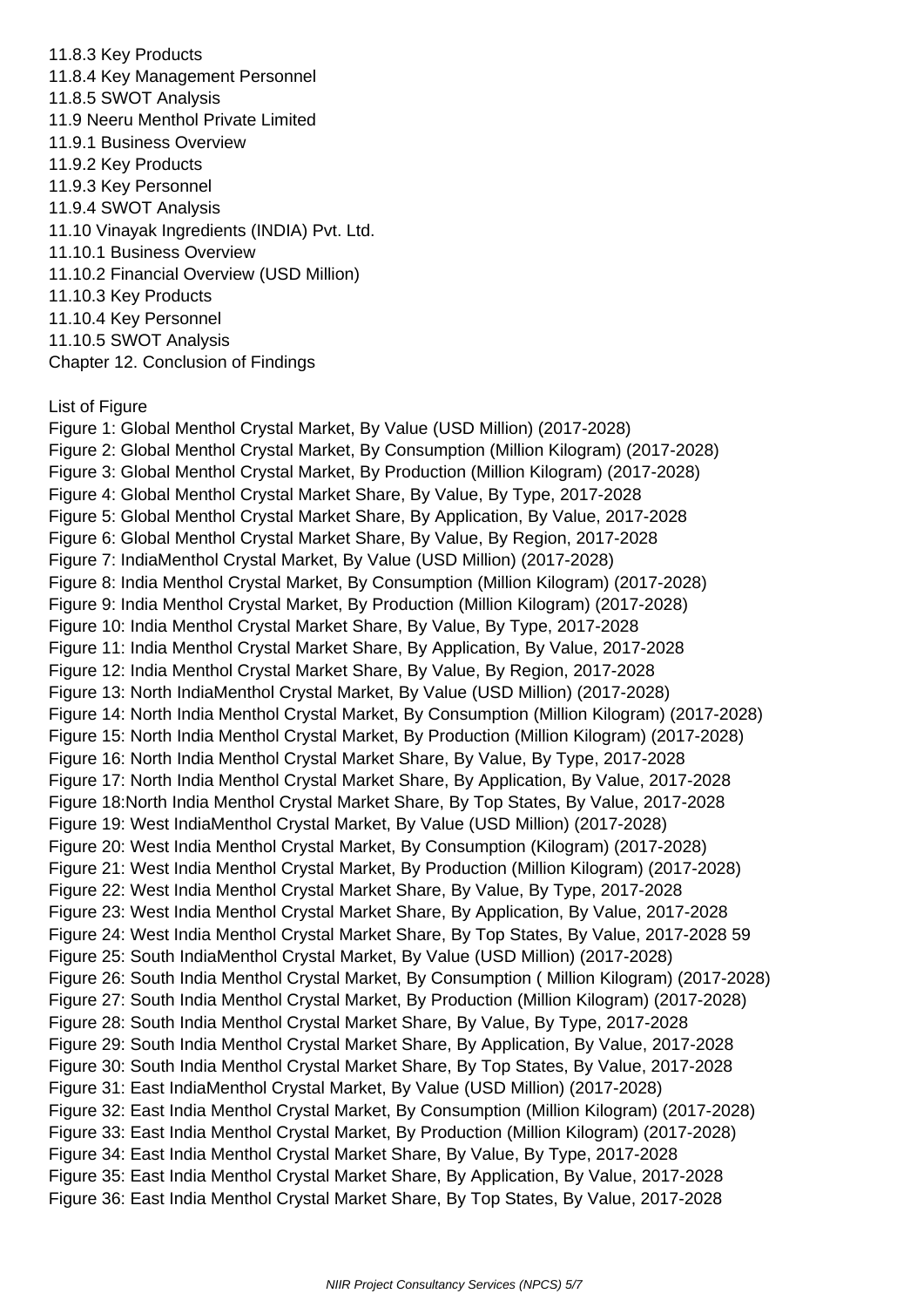List of Table

 Table 1: ANALYSIS PERIOD OF THE STUDY Table 2: Global Menthol Crystal Market Size (USD Million), By Type 2017-2028 Table 3: Global Menthol Crystal Market Size (USD Million), By Application, 2017-2028 Table 4: Global Menthol Crystal Market Size (USD Million), By Region, 2017-2028 Table 5: India Menthol Crystal Market Size (USD Million), By Type, 2017-2028 Table 6: India Menthol Crystal Market Size (USD Million), By Application, 2017-2028 Table 7: India Menthol Crystal Market Size (USD Million), By Region, 2017-2028 Table 8: North India Menthol Crystal Market Size (USD Million), By Type, 2017-2028 Table 9: North India Menthol Crystal Market Size (USD Million), By Application, 2017-2028 Table 10: North India Menthol Crystal Market Size (USD Million), By Top States, 2017-2028 Table 11: West India Menthol Crystal Market Size (USD Million), By Type, 2017-2028 Table 12: West India Menthol Crystal Market Size (USD Million), By Application, 2017-2028 Table 13: West India Menthol Crystal Market Size (USD Million), By Top States, 2017-2028 Table 14: South India Menthol Crystal Market Size (USD Million), By Type, 2017-2028 Table 15: South India Menthol Crystal Market Size (USD Million), By Application, 2017-2028 Table 16: South India Menthol Crystal Market Size (USD Million), By Top States, 2017-2028 Table 17: East India Menthol Crystal Market Size (USD Million), By Type, 2017-2028 Table 18: East India Menthol Crystal Market Size (USD Million), By Application, 2017-2028 Table 19: East India Menthol Crystal Market Size (USD Million), By Top States, 2017-2028 Table 20 Takasago International Corporation – Overview Table 21 Expo Essential Oils– Overview Table 22 N.S. Mint Products Pvt. Ltd. – Overview Table 23 K.M. Chemicals– Overview Table 24 A.G. Industries – Overview Table 25 Bhagat Aromatics Ltd – Overview Table 26 Silverline Chemicals – Overview Table 27 – Hindustan Mint & Agro Products Pvt. Ltd - Overview Table 28 Neeru Menthol Private Limited - Overview Table 29 Vinayak Ingredients (INDIA) Pvt. Ltd. - Overview

## **About NIIR**

**NIIR PROJECT CONSULTANCY SERVICES (NPCS)** is a reliable name in the industrial world for offering integrated technical consultancy services. NPCS is manned by engineers, planners, specialists, financial experts, economic analysts and design specialists with extensive experience in the related industries.

Our various services are: Detailed Project Report, Business Plan for Manufacturing Plant, Start-up Ideas, Business Ideas for Entrepreneurs, Start up Business Opportunities, entrepreneurship projects, Successful Business Plan, Industry Trends, Market Research, Manufacturing Process, Machinery, Raw Materials, project report, Cost and Revenue, Pre-feasibility study for Profitable Manufacturing Business, Project Identification, Project Feasibility and Market Study, Identification of Profitable Industrial Project Opportunities, Business Opportunities, Investment Opportunities for Most Profitable Business in India, Manufacturing Business Ideas, Preparation of Project Profile, Pre-Investment and Pre-Feasibility Study, Market Research Study, Preparation of Techno-Economic Feasibility Report, Identification and Section of Plant, Process, Equipment, General Guidance, Startup Help, Technical and Commercial Counseling for setting up new industrial project and Most Profitable Small Scale Business.